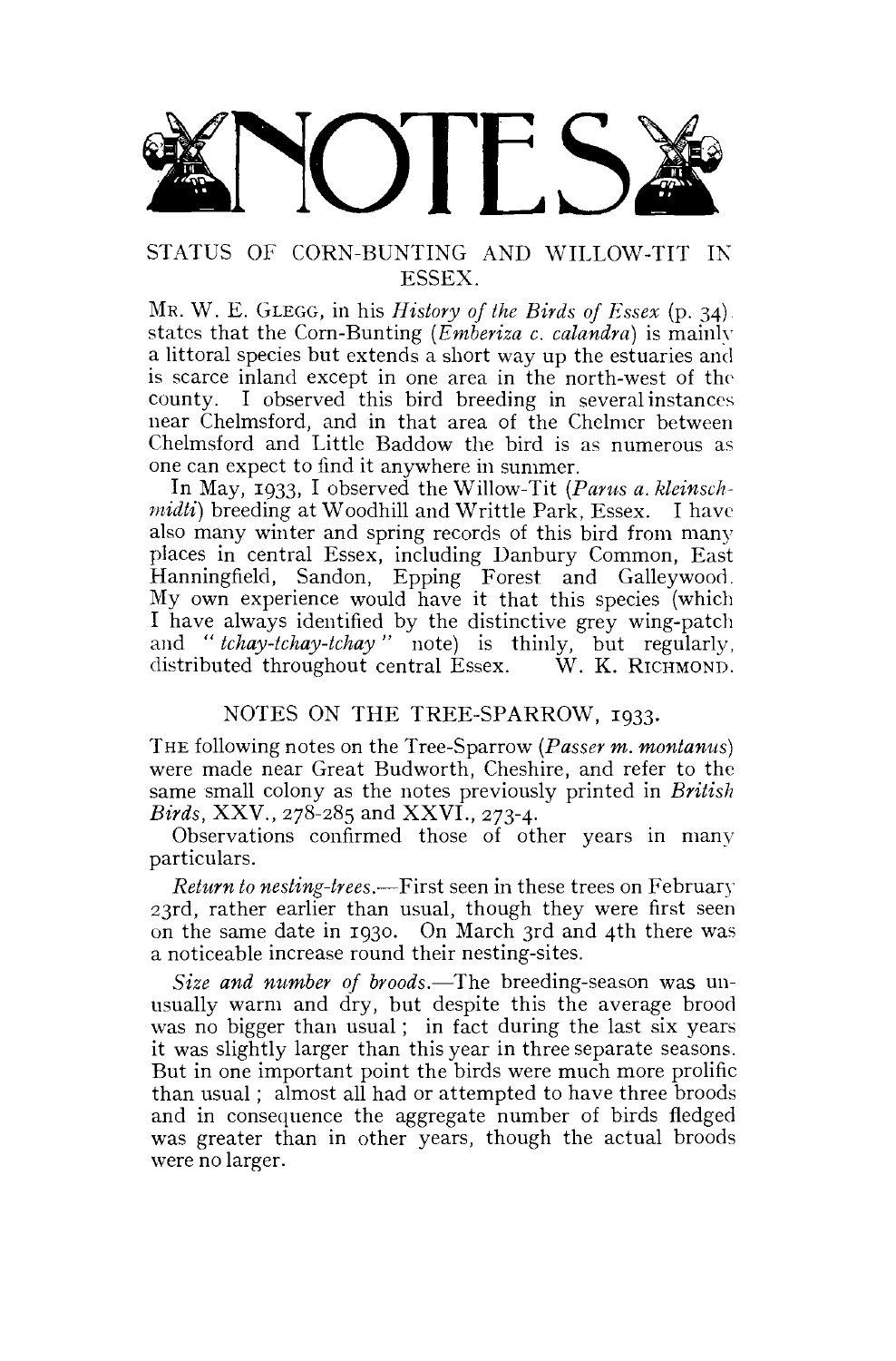| Size of Broods :—                  |                   |   |           |        |        |                              |                |                     |                |              |
|------------------------------------|-------------------|---|-----------|--------|--------|------------------------------|----------------|---------------------|----------------|--------------|
|                                    | No.<br>ot         |   | Broods of |        |        |                              | Average<br>for | Total<br>broods     | Average<br>for |              |
|                                    | broods<br>ringed. |   | 2         | ٩      |        |                              | 6              | each<br>brood.      | for<br>year.   | the<br>year. |
| 1st brood<br>2nd<br>,<br>3rd<br>,, | 18<br>16<br>10    | T | 2         | 4<br>3 | 9<br>6 | $\mathbf{2}$<br>$\mathbf{z}$ | $-$            | 3.83<br>3.37<br>3.6 | 44             | 3.61         |
| Total                              | 44                |   |           | IΟ     | ΙQ     |                              |                |                     |                |              |

*Interval between broods.*—As in other years the time between broods varied considerably, but in several boxes the next lot of eggs was laid within a very few days of the flight of the first brood, though usually ten to fourteen days elapsed, and several weeks in one or two cases.

*Ringed birds.*—Five were recovered during the summer.

| Number. | Date<br>ringed. | Adult or<br>juvenile, recovered. | Date    |                                                                                                                               |
|---------|-----------------|----------------------------------|---------|-------------------------------------------------------------------------------------------------------------------------------|
| H5789   | 28.7.29         | juv.                             | 23.4.33 | Four years old; the oldest<br>Tree - Sparrow<br>yet re-<br>covered.                                                           |
| K8928   | 4.6.31          | nestling                         | 19.6.33 | Caught brooding young in<br>Box $16 - 250$ yards away<br>across a meadow.                                                     |
| K8929   | 4.6.31          | nestling                         | 17.7.33 | Caught on eggs in Box $I$ —<br>a few yards away.<br>These two were members<br>of the same brood and<br>were hatched in Box 2. |
| L6392   | 30.5.32         | nestling                         | 13.5.33 | Trapped about 300 yards<br>from its original nest.                                                                            |
| L6424   | 8.6.32          | adult                            | 29.7.33 | Ringed from a trap.<br>Found dead in Box 6<br>with a brood of young,<br>which were successfully<br>reared by the other adult. |

*Insects.*—In a list of insects new to Lancashire and Cheshire, published by Mr. H. Britten in the *Nineteenth Report of the Lancashire and Cheshire Fauna Committee* for 1932, the following diptera were recorded, bred from Tree-Sparrows' nests I sent him : *Tephrochlamys tar salts* Zett. and *Meoneura neottiophila* Coll. **A. W. BOYD.** 

## A LIME TREE RINGED BY WOODPECKERS.

THE accompanying photograph of a lime tree *(Tilia* sp.) in Leigh Woods, Somerset, was taken by Mr. H. Tetley, to show the peculiar rows or rings of regularly-spaced pits in the bark, which I first noticed in 1930. Such pits are highly characteristic of the American Sapsuckers *(Spkyrapicus),* and Dr. Charles Townsend, to whom I showed the photograph, was convinced that they must have been made by one of these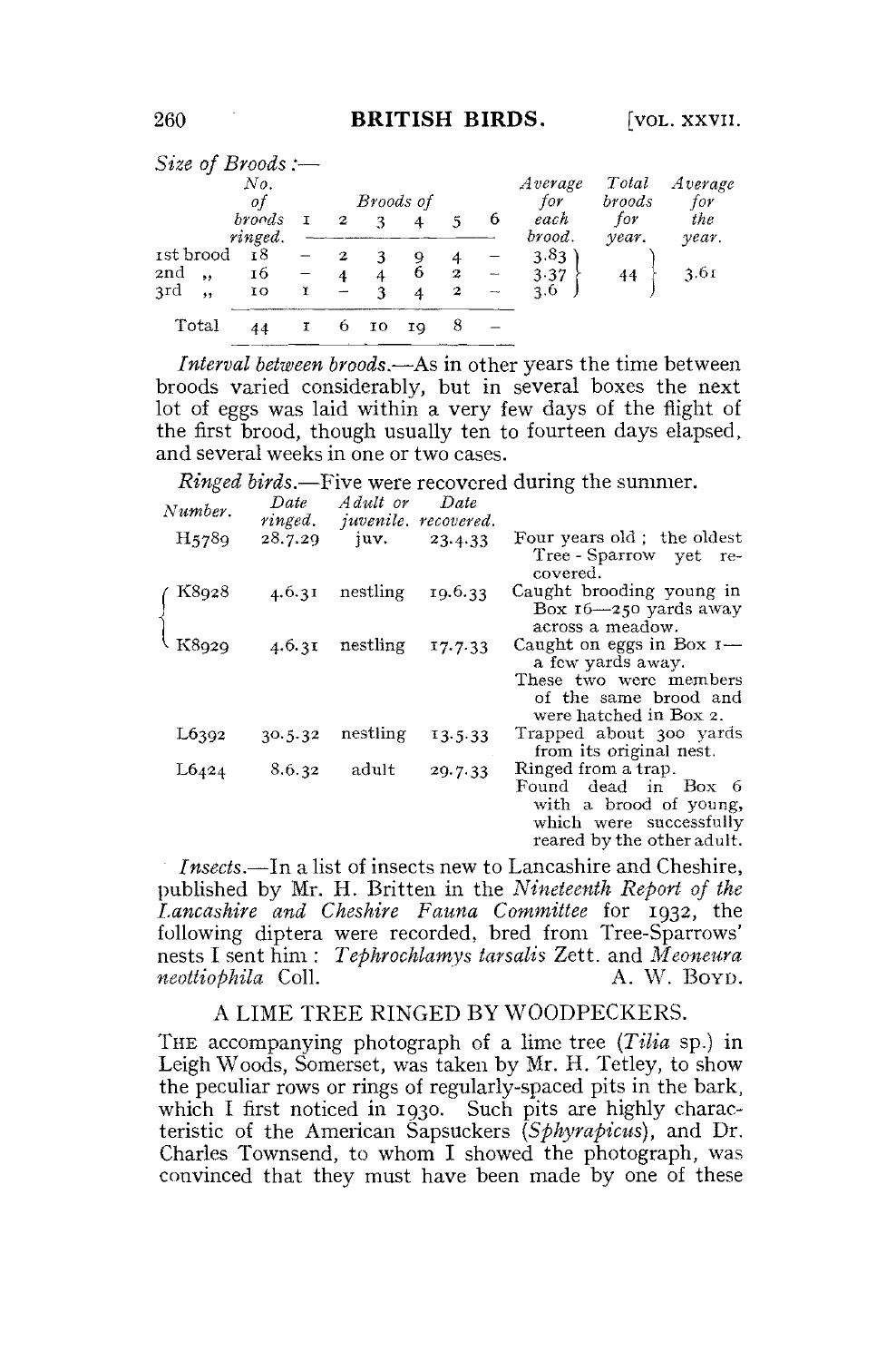VOL. XXVII.] **NOTES.** 261

birds. The resemblance is, so far as one can see, perfect; and there is good reason to believe, as Dr. Townsend has recently shown *(Condor,* 34, 1932, pp. 61-65), that in America no other species of Woodpecker makes these distinctive patterns. This conclusion applies particularly to the Hairy



and Downy Woodpeckers *(Dryobates villosus* and *D. pubescens),*  which have sometimes been accused, apparently in error, of " ringing " trees also. They are nearly related to the European Great and Lesser Spotted Woodpeckers *{D. major*  and  $\bar{D}$ *. minor*).

Through the kindness of the Rev. F. C. R. Jourdain my attention has been drawn to a case similar in every detail in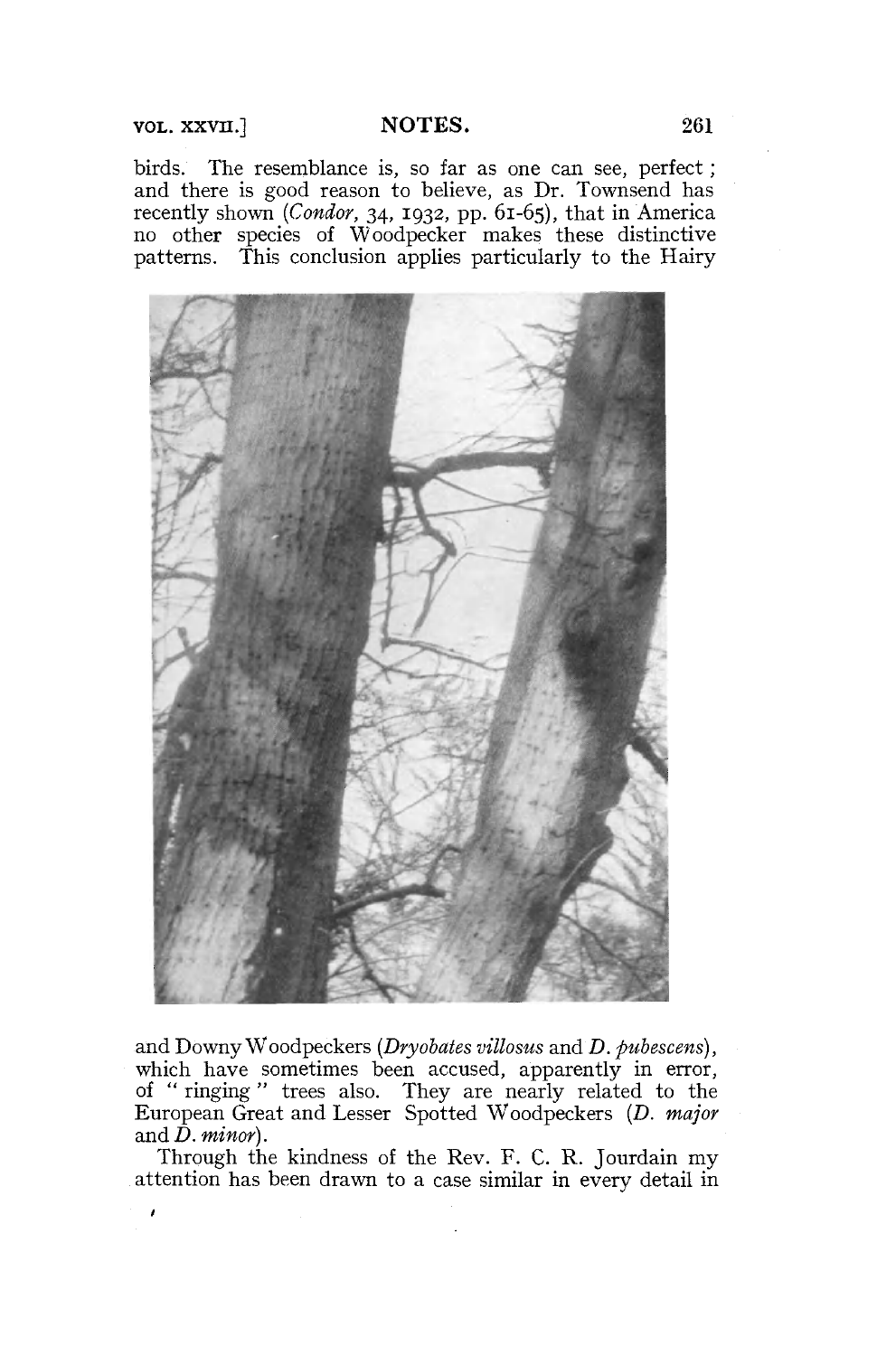Silesia, E. Germany, described by Herr Juhnke *(Berichte des Vereins Schlesischer Ornithologen,* 18 Jahrg., 1933, pp. 42-44). Here six trees, also limes, were so marked ; all were of the American species usually called " basswood " *(Tilia americana),*  and native European lime trees close by were entirely free from ringing. Possibly the Leigh Woods tree is a basswood, also. Herr Juhnke was told by the forest rangers, who had had their trees under observation for eleven years, that the pits were worked chiefly in spring, and occasionally at other seasons, by the Great Spotted Woodpecker in particular, and to a smaller extent by the Middle Spotted, Green and Black Woodpeckers *(Dryobates medius, Picus viridis* and *Dryocopus martins).* 

If this is correct, their habits agree exactly with those of the Sapsuckers, which not only drink sap when it flows in the spring, but also eat the cambium layer underlying the bark, which they sometimes seek also in autumn. Herr Juhnke of course found no sap-flow in July.

Great Spotted Woodpeckers nested in 1930 in the immediate vicinity of the tree in Leigh Woods ; and Green Woodpeckers were plentiful, though I never saw the Lesser Spotted there. Trees marked in this way appear to be most uncommon, so that the habit is rarely indulged; and although the rings are undoubtedly due to Woodpeckers, one cannot yet say to which species. Once sap-flow is started, for example in America by Sapsuckers, many sorts of birds (including *Dryobates)* and other creatures are attracted to it, which might account for the varied observations of the Silesian foresters. V. C. WYNNE-EDWARDS.

## BEWICK'S SWAN IN SURREY.

ON Sunday, December 17th, 1933, on a frozen lake at Felbridge, on the Surrey side of the Surrey and Sussex border, I was shown a number of Mute Swans, and amongst them one of very different appearance. It was obviously a young bird, of a buff-grey colour, darker on the head and neck and with the upright carriage, as it stood on the ice, of a Whooper or Bewick's Swan. It had come in a few days before with a number of Mute Swans to join a few of the latter that were residents. The stranger was evidently very hungry and readily took grain thrown to it. I suggested that it might be possible to capture it, and this was done without difficulty by hand the next day, so tame had the bird become owing to the scarcity of food. It was sent to the Zoological Gardens where, now that it is well fed, its tameness has disappeared.

It is undoubtedly a Bewick's Swan *(Cygnus bewickii).*  The measurement from tip of bill to end of tail is 46 inches.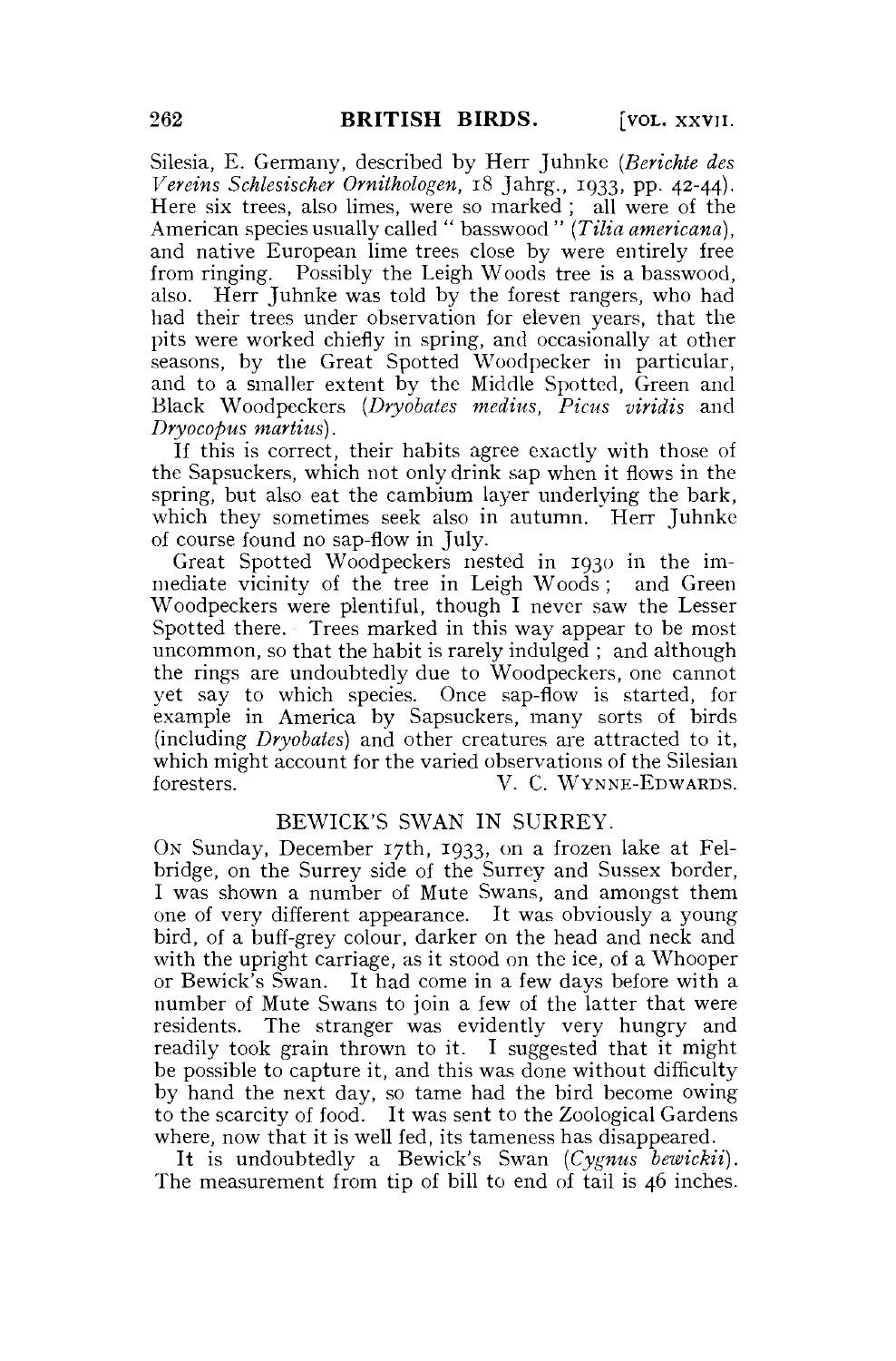VOL. XXVII.] **NOTES.** 263

The bill is flesh-colour, but the area which, in the adult is covered with yellow skin, is, in this bird, of a dull whitish



Head of immature Bewick's Swan, captured at Felbridge, Surrey, December 18th, 1933.

colour, covered with very short feather shafts which appear to be disappearing, and is of the shape characteristic of *C. bewickii* and not *C. cygnus.* D. SETH-SMITH,

LARGE NUMBERS OF COMMON SCOTERS IN MENAI STRAITS.

ON November 26th, 1933, at twelve noon, the Menai Straits were dotted with thousands of birds. They stretched from opposite Pen-y-Clip corner westwards as far as could be seen with the glass and northwards apparently right across the Straits. The three observers present were agreed that the numbers ran into several thousands. They appeared to be Common Scoters *(Oidemia nigra)* on migration. They were facing in all directions though several short individual flights took place, mostly in an easterly direction. None appeared to be diving though the height from which they were observed and the press of birds in the water made this uncertain.

M. MITCHELL.

NORTHERN GUILLEMOT IN INNER LONDON. HAVING learnt that the police at City Road were asking about a supposed " penguin", I discovered, after enquiry, that the bird was found wandering in Bunhill Fields Burial Ground by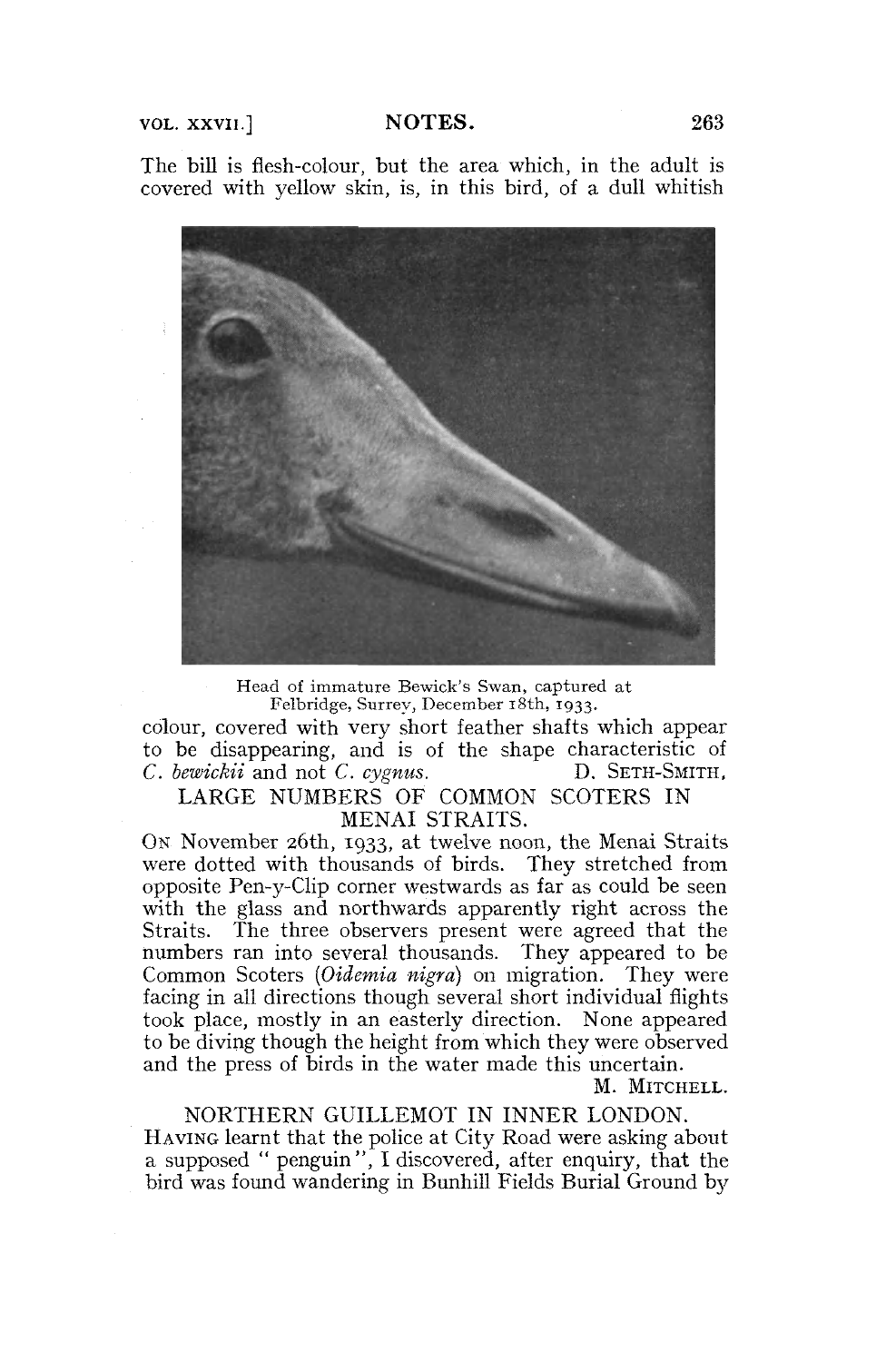one of the gardeners on December 15th, 1933. After various delays I learnt that the bird had died and was buried, but at my request it was exhumed by the gardener and I found it to be a Guillemot.

In spite of the fact that it had been dead twelve days, and buried for eleven, the bird could be skinned. It was a female and was in a starved condition. Mr. Witherby, who has examined the specimen, informs me that it is of the Northern form *{Una a. aalge)* and is half moulted to summer plumage.

I believe this to be the first record for this species in the ner London area. E. MANN. inner London area.

ARRIVAL OF PUFFINS IN ORKNEY. I WAS very interested to read Mr. R. M. Lockley's article on Puffins *{antea,* p. 214). In this connexion it may be interesting to compare the dates of their arrival at Sule Skerry in Orkney with his dates at Skokholm, Pembrokeshire.

|                |  |       | First Seen. Landed. |       |                           | First Seen. Landed. |  |  |  |           |
|----------------|--|-------|---------------------|-------|---------------------------|---------------------|--|--|--|-----------|
| 1896  April 15 |  |       | April 20            |       | $1902$ April 9 April $18$ |                     |  |  |  |           |
| $1897$ , $14$  |  |       | $\,$ ,, 22          |       | $1907$ , 9                |                     |  |  |  | ,, 16     |
| $1898$ , 8     |  |       |                     | , 22  |                           |                     |  |  |  |           |
| $1899$ , 7     |  |       |                     | ", 16 | $1931$ , 9                |                     |  |  |  | $, 16-18$ |
| 1900           |  | ,, 12 |                     | ,, 18 | $1932$ , 8                |                     |  |  |  | ,, 16-18  |
| 1901  ,, 10    |  |       |                     | ., 18 | $1933$ ,                  |                     |  |  |  | ,, 16     |

The dates for 1896-1901 were given to me by the late Mr. James Tomison, the head lightkeeper there for several years, and a first-class field naturalist. The method of procedure there is very much the same as on Skokholm and as first related by Mr. Tomison—how they appear off the island some time before they land, coming close inshore during the day and drifting out to sea at night; how they land at last and stay only a few hours, to depart again for two or three days before landing for good. This year, 1933, between April 8th and 9th, there was a heavy gale from the N.E. It will be seen that the dates 37 years ago are not very different from those of the present year. H. W. ROBINSON.

PIED WAGTAIL NESTING ON SONG-THRUSH'S NEST.—Mr. E. Cohen sends us a note on a pair of Pied Wagtails *{Motacilla a. yarrellii)* which built their second nest in 1933 on the top of a nest of Song-Thrush *(Turdus ph. clarkei)*. Both species had already brought off one brood from ivy on a wall within a few yards of one another at Mobberley, Cheshire. The use of old nests of other species as a foundation is not uncommon in the case of the Pied Wagtail, and out of twenty-five records, twelve refer to the Song-Thrush, six to the Blackbird, three to the Robin, two to the Dipper and one each to Swallow and House-Sparrow (See *Br. B.,* X., p. 185, etc.).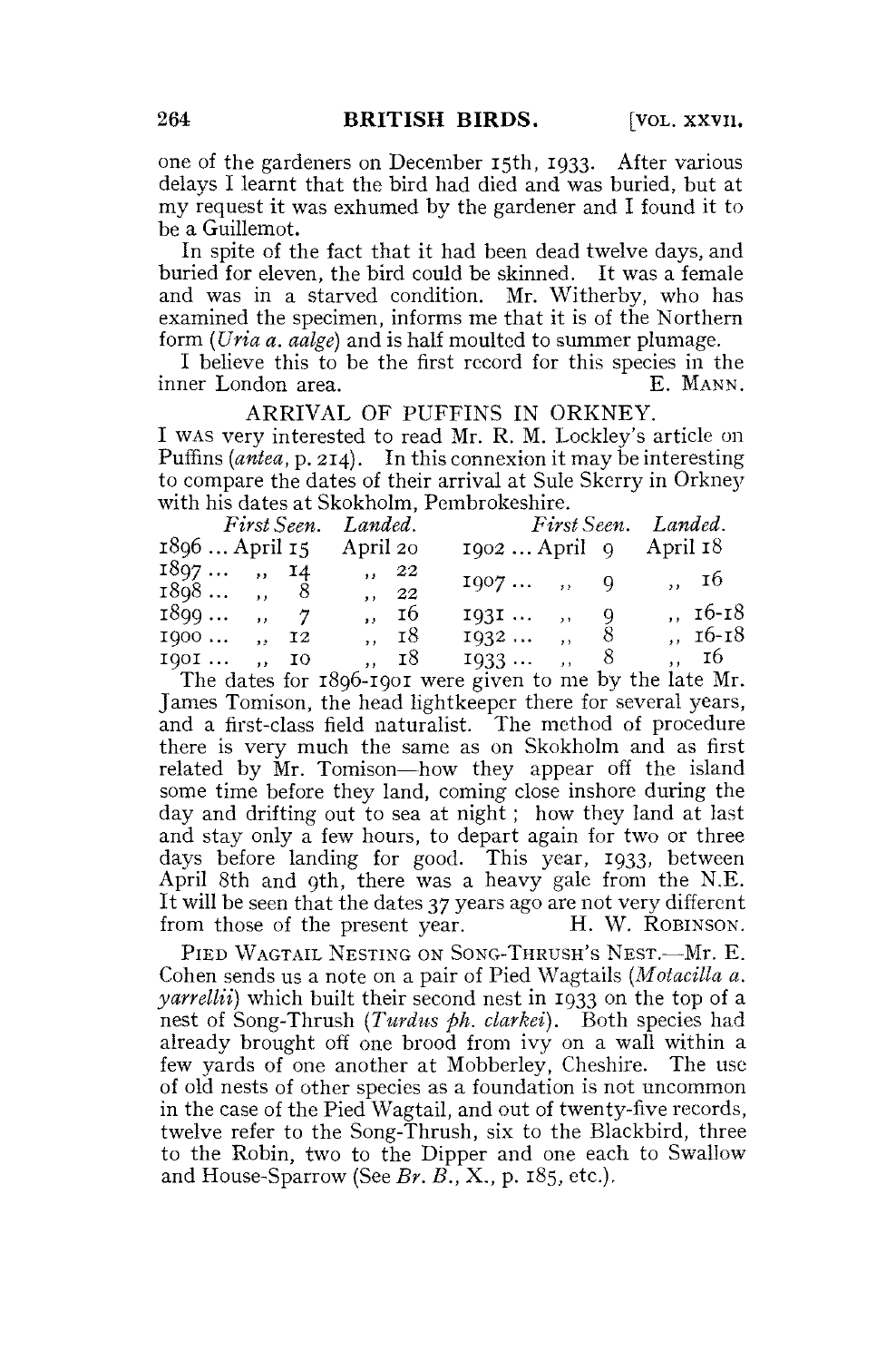EGGS OF RADDE'S BUSH-WARBLER.—In the *Bulletin Brit. Ool. Asso.,* IV., p. 24, the Rev. F. C. R. Jourdain describes a set of five eggs of Radde's Bush-Warbler *(Herbivocula*  schwarzi) from Elho in Manchuria, taken 9.vi.1923. This is one of the few species on the British list whose eggs were unknown until two sets were collected by Smirnow. The average size of the eggs is 16.3 x 12.8 mm. and they somewhat resemble in appearance those of the Eastern Reed-Warbler *(Acr. bistrigiceps)* but are smaller, uniformly marked with small streaks and spots of brownish olive which almost conceal the greyish ground.

BLACK REDSTART IN ESSEX.—Mr. W. K. Richmond informs us that he saw a Black Redstart (Phanicurus o. *gibraltariensis)* on November 4th, 1933, at Little Dunmow Priory. There appear to be few records of the species in the county.

COMMON BUZZARD IN KENT.—Messrs. Hubert E. Pounds and W. E. Busbridge inform us that on December roth, 1933, they watched through glasses in a wooded valley near Canterbury, Kent, a Common Buzzard *(Buteo b. buteo)*  gliding slowly along at a fair height above the trees. It travelled thus for a considerable distance, following the course of the valley, but ultimately disappeared from view. About two hours later the observers again saw the bird, in almost the same place where they first noticed it, this time being vigorously attacked by a Sparrow-Hawk *(Accipiter n. nisus)* which succeeded in driving it down into cover. The day was fine and cold with a moderate north-east wind.

BREEDING OF GADWALL AND WIGEON IN IRELAND.—At the meeting of the British Ool. Association on September 22nd, 1933, Mr. C. V. Stoney announced that two new species had been found breeding in Ireland in 1933. A leading Irish ornithologist found a nest of the Gadwall *(Anas strepera)*  with ten eggs, and one of the Wigeon *(Anas penelope)* with seven eggs. The eggs and down have been critically examined by Mr. G. H. Lings, who confirms the identification, but no further particulars can be given at present. It is extraordinary that the Gadwall has not previously been observed in Ireland later than April, and has always been regarded as a winter migrant to the country *(Bull. B.O.A.,* IV., pp. 31-2).

SLAVONIAN GREBE IN ESSEX.—Mr. P. A. D. Hollom informs us that he saw a Slavonian Grebe *(Podiceps auritus)*  on December 10th, 1933, from the end of Tollesbury Pier, on the Blackwater Estuary. The light was perfect and the bird came very close to him so that he was able to see the